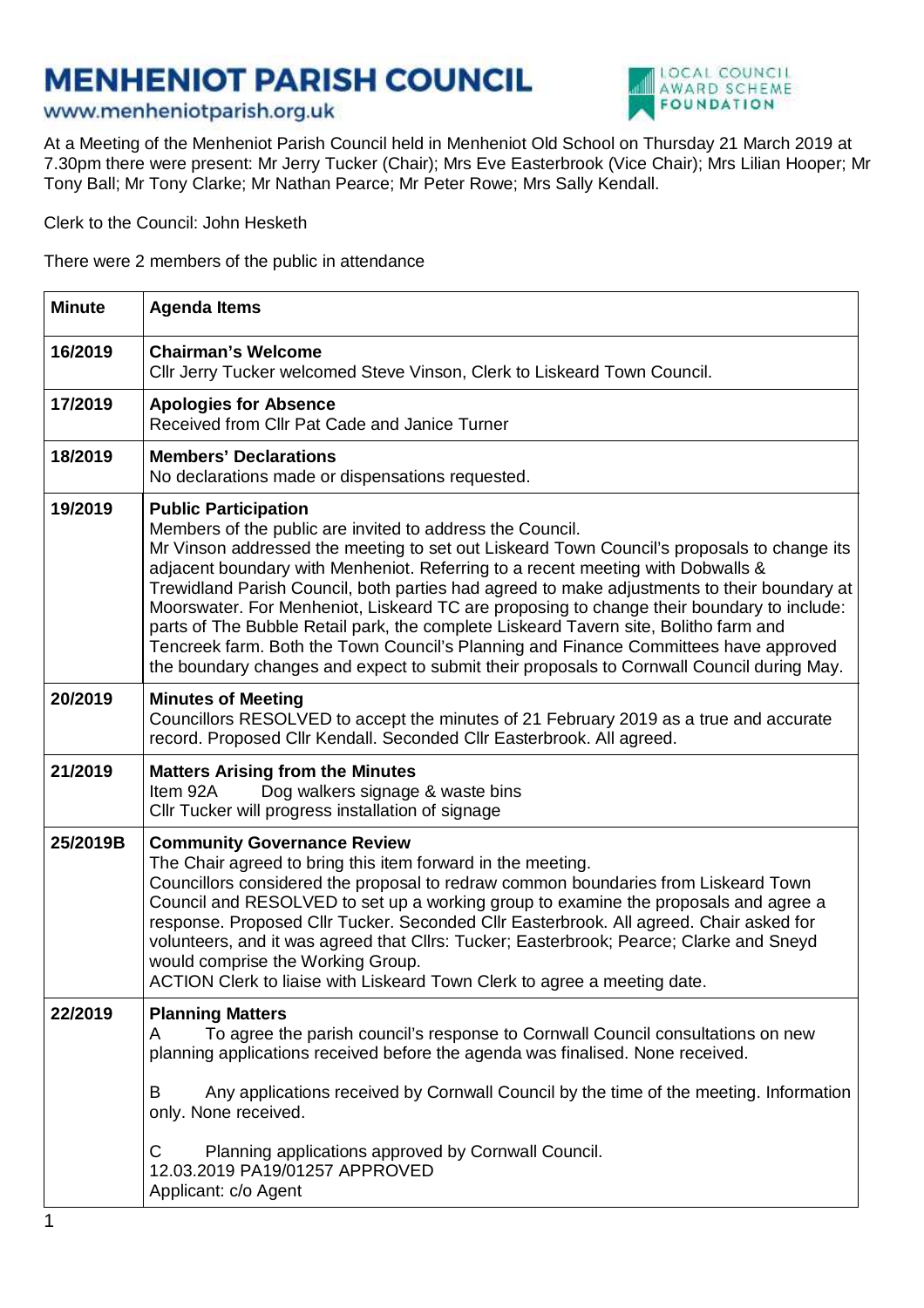|         | Location: The Bubble Retail Park Plymouth Road Liskeard Cornwall<br>Proposal: Non material amendment to door position on front elevation of building. Application<br>no. PA18/03238 dated 25/01/19 relates.                                                                                                                                                                                                                                                                                                                                                                                                                              |                                                  |                      |        |               |  |
|---------|------------------------------------------------------------------------------------------------------------------------------------------------------------------------------------------------------------------------------------------------------------------------------------------------------------------------------------------------------------------------------------------------------------------------------------------------------------------------------------------------------------------------------------------------------------------------------------------------------------------------------------------|--------------------------------------------------|----------------------|--------|---------------|--|
|         | Planning applications refused by Cornwall Council or withdrawn by the applicant.<br>D<br>Information only. None.                                                                                                                                                                                                                                                                                                                                                                                                                                                                                                                         |                                                  |                      |        |               |  |
| 23/2019 | <b>Financial Matters</b><br>It was RESOLVED to approved the schedule and agree payment. Proposed Cllr<br>A<br>Pearce. Seconded Cllr Sneyd. All agreed.                                                                                                                                                                                                                                                                                                                                                                                                                                                                                   |                                                  |                      |        |               |  |
|         | Payments Schedule                                                                                                                                                                                                                                                                                                                                                                                                                                                                                                                                                                                                                        |                                                  | Mar 2019             | Period | 12            |  |
|         | Date                                                                                                                                                                                                                                                                                                                                                                                                                                                                                                                                                                                                                                     | Payee                                            | <b>Description</b>   | CQ.    | £             |  |
|         | 25/02/2019                                                                                                                                                                                                                                                                                                                                                                                                                                                                                                                                                                                                                               | Cornwall Air Ambulance                           | Donation             | 1865   | 100.00        |  |
|         | 21/03/2019                                                                                                                                                                                                                                                                                                                                                                                                                                                                                                                                                                                                                               | <b>TSO Host</b>                                  | Web hosting          | 1866   | 41.99         |  |
|         | 21/03/2019                                                                                                                                                                                                                                                                                                                                                                                                                                                                                                                                                                                                                               | <b>Peter Pollard</b>                             | WW1 Village Green    | 1867   | 335.00        |  |
|         | 21/03/2019                                                                                                                                                                                                                                                                                                                                                                                                                                                                                                                                                                                                                               | CornwallCouncil                                  | Training             | 1868   | 12.00         |  |
|         | 28/03/2019                                                                                                                                                                                                                                                                                                                                                                                                                                                                                                                                                                                                                               | John Hesketh                                     | <b>Salary</b>        | 1869   | 423.80        |  |
|         | 28/03/2019                                                                                                                                                                                                                                                                                                                                                                                                                                                                                                                                                                                                                               | <b>HMRC</b>                                      | <b>PAYE</b>          | 1870   | 138.20        |  |
|         |                                                                                                                                                                                                                                                                                                                                                                                                                                                                                                                                                                                                                                          |                                                  |                      |        |               |  |
|         |                                                                                                                                                                                                                                                                                                                                                                                                                                                                                                                                                                                                                                          |                                                  |                      |        |               |  |
|         | All cheque payments today                                                                                                                                                                                                                                                                                                                                                                                                                                                                                                                                                                                                                |                                                  |                      |        | 1,050.99<br>£ |  |
|         | B                                                                                                                                                                                                                                                                                                                                                                                                                                                                                                                                                                                                                                        | Direct Bank Payment & Receipts. For information. |                      |        |               |  |
|         | <b>Date</b>                                                                                                                                                                                                                                                                                                                                                                                                                                                                                                                                                                                                                              | Payer                                            | <b>Description</b>   |        | £             |  |
|         | Feb 2019                                                                                                                                                                                                                                                                                                                                                                                                                                                                                                                                                                                                                                 | Allotments                                       | <b>Annual Rental</b> |        | 228.00        |  |
|         |                                                                                                                                                                                                                                                                                                                                                                                                                                                                                                                                                                                                                                          | 28/02/2019 Cornwall Council                      | <b>Interest</b>      |        | 43.75         |  |
|         |                                                                                                                                                                                                                                                                                                                                                                                                                                                                                                                                                                                                                                          | 11/02/2019 Lloyds Bank                           | <b>Interest</b>      |        | 1.19          |  |
|         |                                                                                                                                                                                                                                                                                                                                                                                                                                                                                                                                                                                                                                          |                                                  |                      |        |               |  |
|         |                                                                                                                                                                                                                                                                                                                                                                                                                                                                                                                                                                                                                                          |                                                  |                      |        |               |  |
|         | All bank receipts this period                                                                                                                                                                                                                                                                                                                                                                                                                                                                                                                                                                                                            |                                                  |                      |        | £<br>272.94   |  |
|         | C.<br><b>Bank Reconciliation</b><br>At the close of business on 28 February 2019, the parish council showed a balance of<br>£96,987.98 in its accounts.<br>CIIr Sneyd reviewed a selection of bank payments from the previous month<br>D                                                                                                                                                                                                                                                                                                                                                                                                 |                                                  |                      |        |               |  |
| 24/2019 | <b>Councillors' Reports</b><br><b>Cllr Will Sneyd</b><br>A<br>CIIr Sneyd attended with Cornwall Council officers and others at an Economic Growth &<br>Development Meeting in December 2018. This was an opportunity to meet senior council<br>officers to discuss the current situation and future proposals for investment and development<br>in the parishes in and around Liskeard. Attendees made site visits to Bolitho Farm and the<br><b>Liskeard Business Park.</b>                                                                                                                                                             |                                                  |                      |        |               |  |
| 25/2019 | <b>Chair's Agenda Items</b><br>Neighbourhood Development Plan.<br>A<br>The Steering Group is approaching completion of the final draft of the Plan, and in order to<br>complete the design guide, residents are asked to email in any photographs they have of<br>historic buildings that show local design features or are constructed from local materials.<br>Examples can be emailed to clerk@menheniotparishcouncil.co.uk<br><b>Community Governance Review</b><br>B<br>See above.<br>Completion of Village Green refurbishment<br>C<br>The new bollards that will protect the labyrinth and flagpole on the village green have now |                                                  |                      |        |               |  |
|         | been successfully installed.                                                                                                                                                                                                                                                                                                                                                                                                                                                                                                                                                                                                             |                                                  |                      |        |               |  |